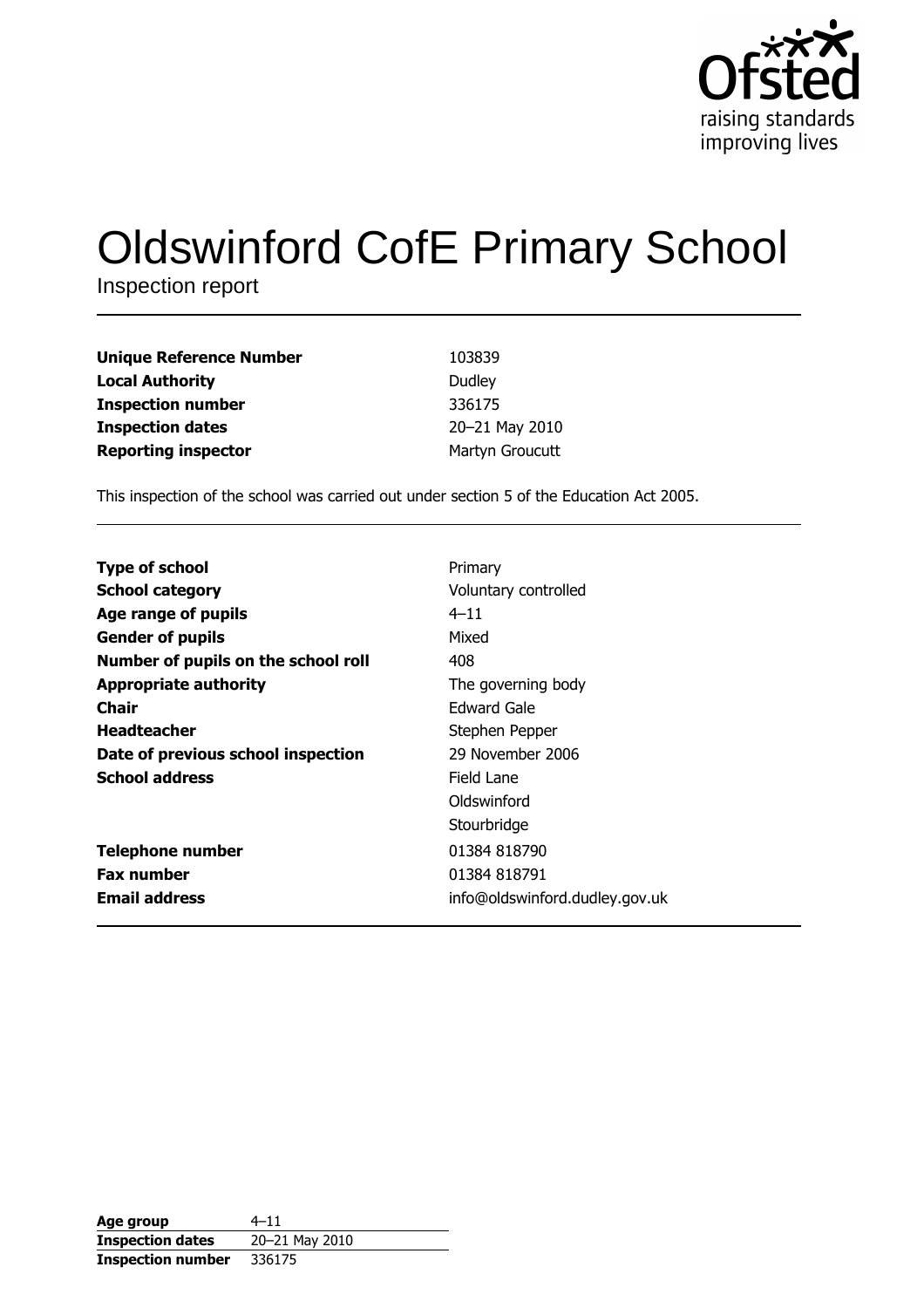The Office for Standards in Education, Children's Services and Skills (Ofsted) regulates and inspects to achieve excellence in the care of children and young people, and in education and skills for learners of all ages. It regulates and inspects childcare and children's social care, and inspects the Children and Family Court Advisory Support Service (Cafcass), schools, colleges, initial teacher training, work-based learning and skills training, adult and community learning, and education and training in prisons and other secure establishments. It rates council children's services, and inspects services for looked after children, safequarding and child protection.

Further copies of this report are obtainable from the school. Under the Education Act 2005, the school must provide a copy of this report free of charge to certain categories of people. A charge not exceeding the full cost of reproduction may be made for any other copies supplied.

If you would like a copy of this document in a different format, such as large print or Braille, please telephone 08456 404045, or email enquiries@ofsted.gov.uk.

You may copy all or parts of this document for non-commercial educational purposes, as long as you give details of the source and date of publication and do not alter the documentation in any way.

Royal Exchange Buildings St Ann's Square Manchester M2 7LA T: 08456 404045 Textphone: 0161 618 8524 E: enquiries@ofsted.gov.uk W: www.ofsted.gov.uk © Crown copyright 2010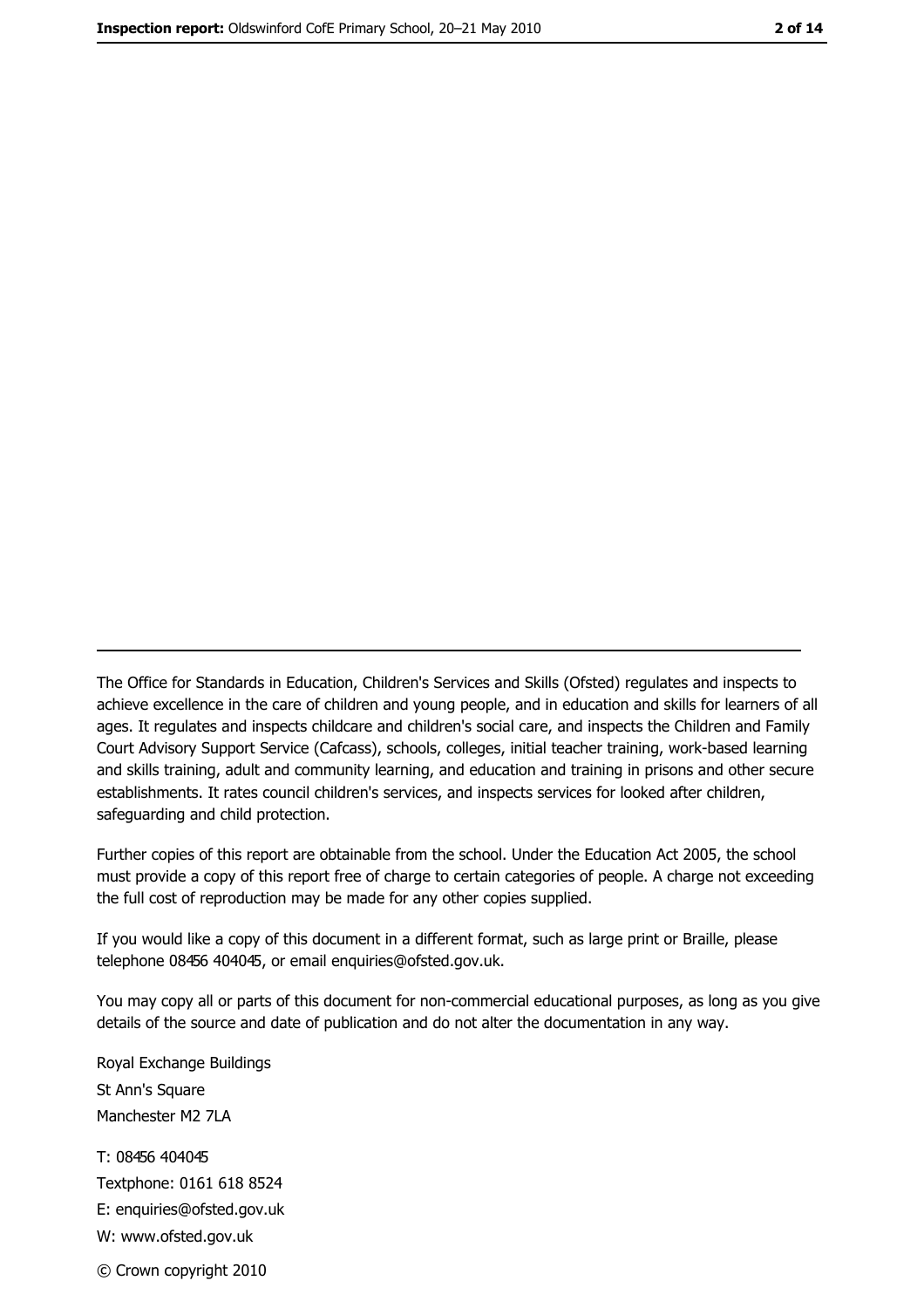# **Introduction**

This inspection was carried out by four additional inspectors. Sixteen lessons were observed and 17 teachers were seen. Meetings were held with the chair and vice-chair of the governing body, members of the senior leadership team and pupils. Inspectors observed the school's work, and looked in detail at pupils' work, school performance data, and published policies and procedures, including all documentation relating to safeguarding. A total of 186 parental questionnaires were returned, together with 110 pupil and 18 staff questionnaires.

The inspection team reviewed many aspects of the school's work. It looked in detail at the following:

- attainment, with a focus on reading in Key Stage 1 and on mathematics in Key  $\blacksquare$ Stage 2
- the systems for tracking the progress made by pupils and the setting of individual  $\blacksquare$ targets for each pupil
- the extent to which pupils appreciate the diversity of faith, cultures and  $\blacksquare$ communities within their locality
- the impact of the restructuring of the Early Years Foundation Stage.  $\blacksquare$

# Information about the school

This is a larger than average primary school situated in a suburban area on the edge of the Black Country. Nearly all of the pupils are White British and the proportion who have special educational needs and/or disabilities is significantly below the national average. The school has Healthy Schools status.

There is childcare provision before and after the school day which is not managed by the governing body and this is inspected separately.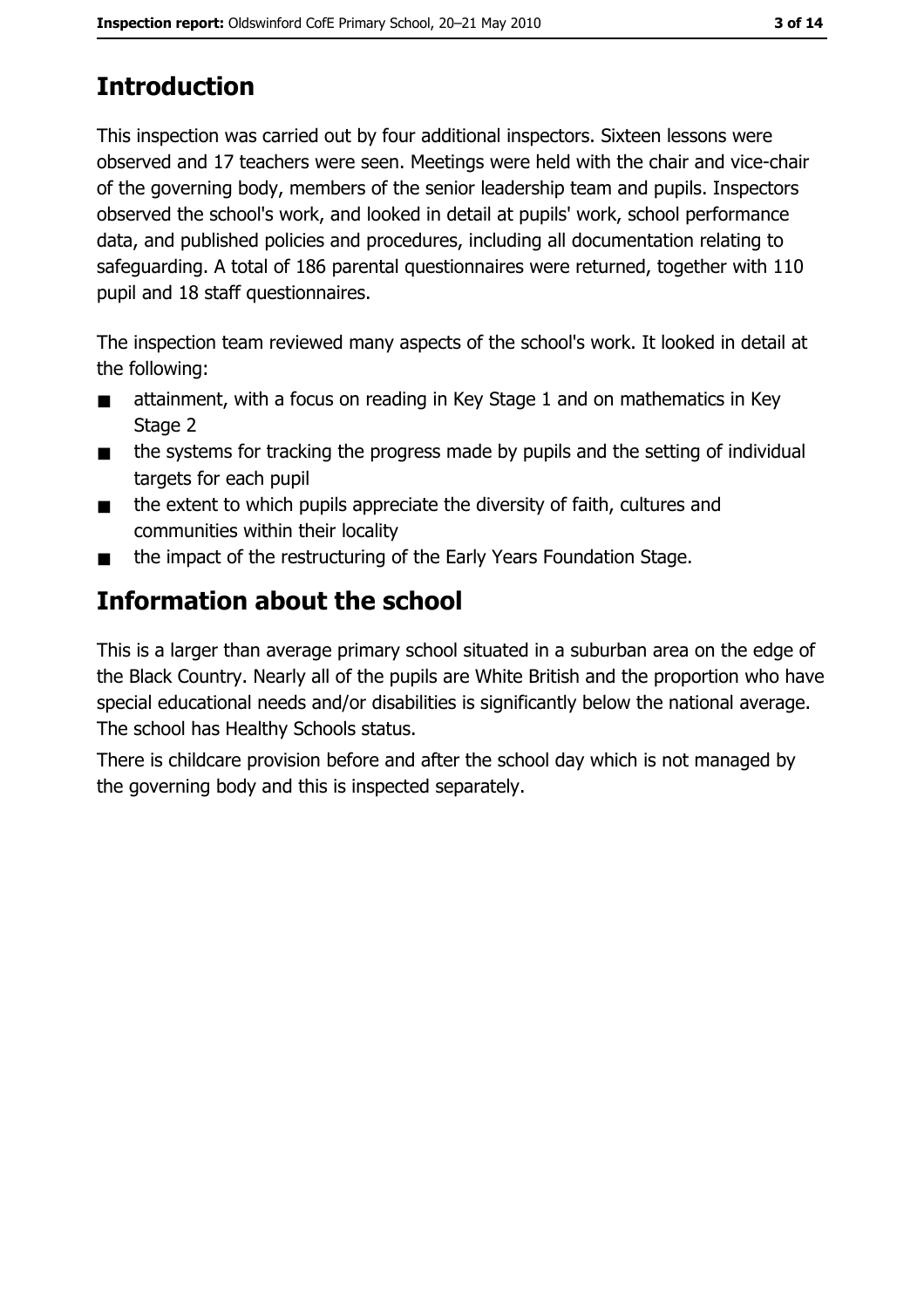# **Inspection judgements**

## Overall effectiveness: how good is the school?

### The school's capacity for sustained improvement

## **Main findings**

This is an outstanding school that, in its desire for ever-improving standards, has now reached a position where attainment is high. It is exceptionally well led, and the leadership team, focused on driving up achievement and progress, has created a school where teachers and pupils show high morale and a commitment to success. The most significant development has been the sophisticated tracking and monitoring system that gives a detailed picture of the progress and achievement of every pupil. They are monitored on a termly basis and teachers are expected to address individual needs and set personal targets that are challenging, yet realistic. Teachers are also showing a commitment to supporting individualised learning, and pupils are motivated and energised through this approach. Pupils demonstrate good progress whatever their academic ability. They acquire knowledge and develop understanding, responding positively to the challenges they are set. Throughout the school, there are examples of pupils who are producing work of a standard normally expected of children who are considerably older. Those who have special educational needs and/or disabilities, and those who are potentially vulnerable, are able to make progress at least in line with that of their peers. This is because of the excellent provision that is made for them and the quality of the links with external agencies that provide specialist services, such as those for speech and language. While pupils spend considerable time in individual or small group activities, this time rarely provides opportunities to assess the quality of their own work, or that of their peers, in a way that supports critical self-analysis. Similarly, marking shows inconsistency in the guidance given for how work might be further improved. There is also some inconsistency of practice in assessment between teachers in the two key stages.

Behaviour is exemplary throughout the school and pupils really enjoy their learning. Attendance is high and this, combined with the promotion of independent thinking, teamwork and the practical use of skills in literacy, numeracy and information and communication technology (ICT), supports the development of skills for future economic well-being. Pupils understand issues around personal safety and the importance of living a healthy lifestyle. The school works hard to instil a clear sense of morality and personal values. Pupils collaborate very effectively and listen carefully to each others ideas. The development of spiritual and moral elements of provision is very strong. Not so well developed, however, is pupils' appreciation and understanding of the different ethnicities, religions and cultures within the local Black Country population.

Teaching is at least good and some is outstanding, while the curriculum provides many opportunities for high quality learning. Pupils want to learn and are often challenged and inspired. They are willing to take on difficult challenges because they are confident that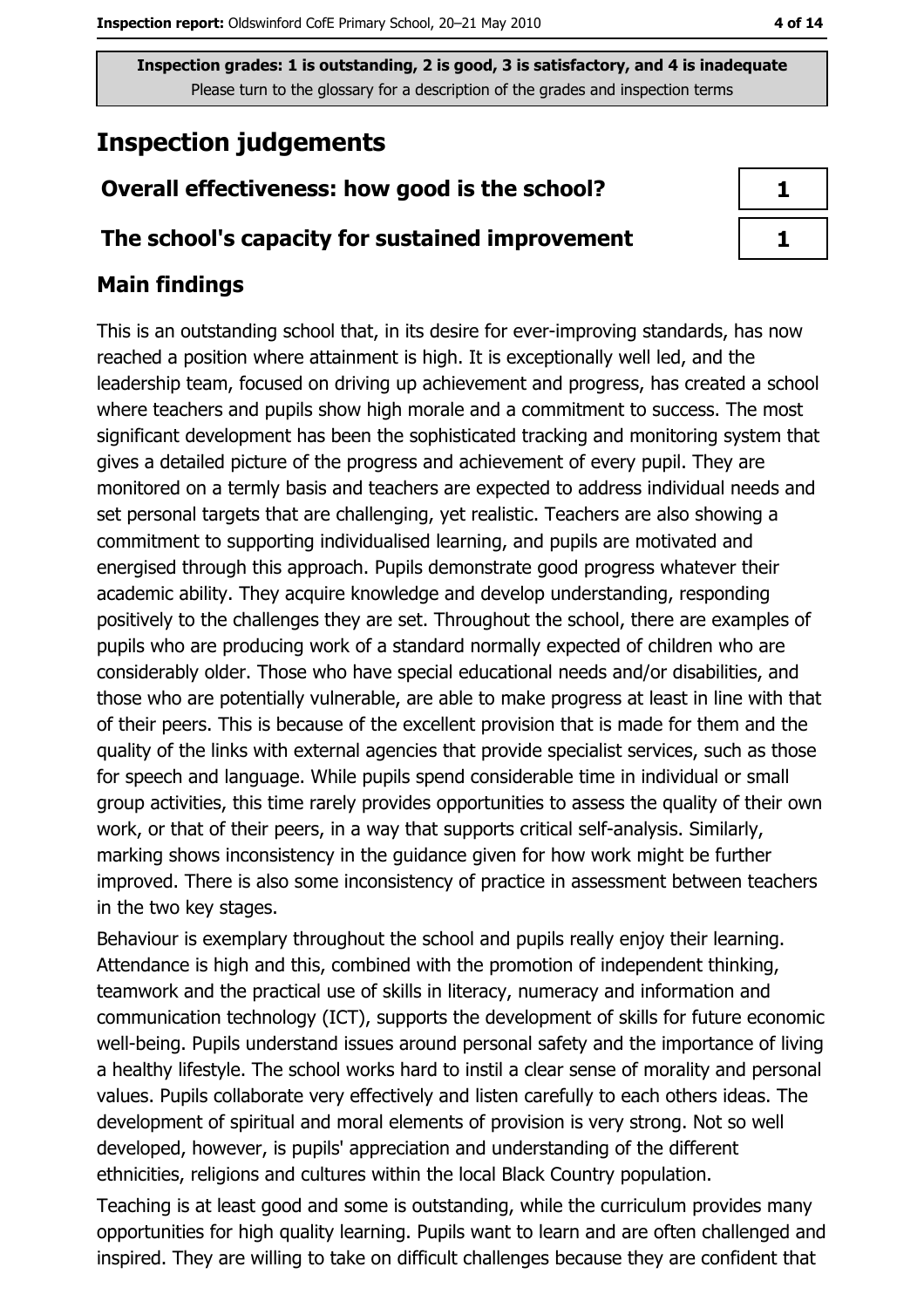their teachers will support them. There is a mutual respect between teachers and pupils and the school is a vibrant learning community. Sustained improvement, the willingness to address identified areas for improvement and the clear focus on excellence provided by the leadership show the school's outstanding capacity for continued improvement.

## What does the school need to do to improve further?

- Raise pupils' awareness and understanding of the different social, ethnic and п religious communities that live within their local area.
- Improve the consistency of assessment in Key Stage 1 and Key Stage 2 by:  $\blacksquare$ 
	- providing pupils with time during the day to reflect on their learning and consider next steps through self- and peer-assessment of their work
	- ensuring that teachers' marking of work provides advice on how pupils can make their work even better.

## **Outcomes for individuals and groups of pupils**

With some variation year on year, pupils join the school with the levels of skills and knowledge expected for their age. They achieve very well and, by Year 6, attainment is well above that expected for their age across all subjects. There is no significant difference between any groups and current data shows that attainment continues to rise even higher. Pupils with special educational needs and/or disabilities make progress in line with their peers. The most able throughout the school, starting from the Early Years Foundation Stage, are challenged effectively. This enables them to achieve standards well above those expected, benefiting from good links with local specialist colleges. Attainment is supported by a detailed tracking system which ensures that challenging individual targets are set for every pupil. As a result, pupils gain knowledge, and develop and practise skills, exceptionally well throughout the school.

Behaviour is outstanding and pupils help and respect each other. They told the inspectors that they feel very safe. Healthy lifestyles are encouraged in a variety of ways, not least through the wide variety of sporting clubs which are attended by a high proportion of pupils. The school garden provides food that is given to the cook to be used in the preparation of a range of healthy meals. Pupils greatly enjoy coming to school and so it is not surprising that attendance is high.

Pupils demonstrate good spiritual, moral, social and cultural development. This is reflected in their outstanding commitment to 'caring and sharing' and in their positive support for a school in Malawi. However, with a school population that is almost entirely White British, pupils do not have a well developed understanding of the diverse cultures in their locality.

#### These are the grades for pupils' outcomes

 $\mathbf{1}$ 

 $\overline{1}$  The grades for attainment and attendance are: 1 is high; 2 is above average; 3 is broadly average; and 4 is low.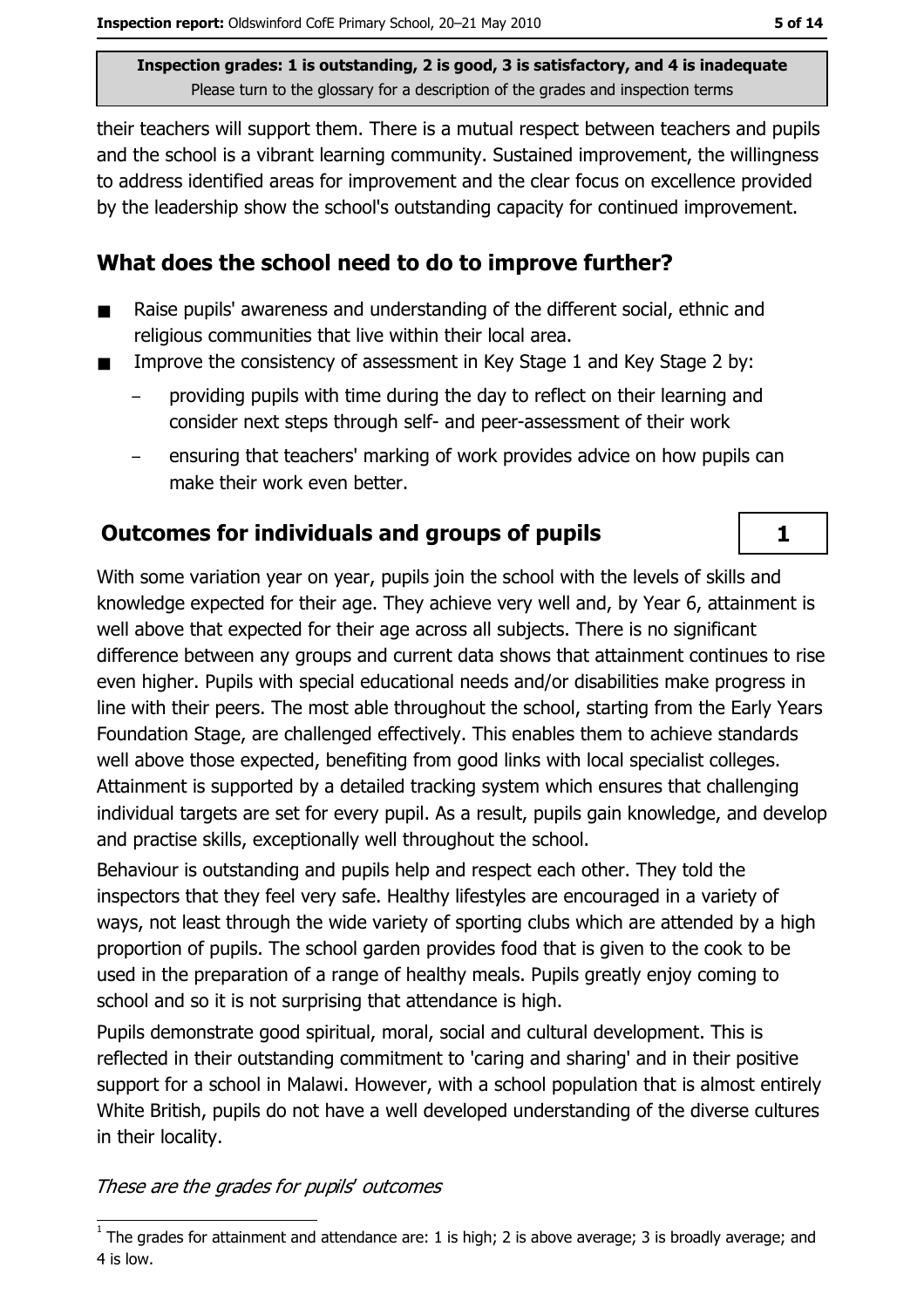| Pupils' achievement and the extent to which they enjoy their learning                                                     |                |  |
|---------------------------------------------------------------------------------------------------------------------------|----------------|--|
| Taking into account:<br>Pupils' attainment <sup>1</sup>                                                                   | 1              |  |
| The quality of pupils' learning and their progress                                                                        | $\mathcal{P}$  |  |
| The quality of learning for pupils with special educational needs and/or<br>disabilities and their progress               | $\overline{2}$ |  |
| The extent to which pupils feel safe                                                                                      | 1              |  |
| <b>Pupils' behaviour</b>                                                                                                  | 1              |  |
| The extent to which pupils adopt healthy lifestyles                                                                       | 1              |  |
| The extent to which pupils contribute to the school and wider community                                                   |                |  |
| The extent to which pupils develop workplace and other skills that will<br>contribute to their future economic well-being | 1              |  |
| Taking into account:<br>Pupils' attendance <sup>1</sup>                                                                   | 1              |  |
| The extent of pupils' spiritual, moral, social and cultural development                                                   | 2              |  |

#### How effective is the provision?

Much of the teaching is good and some outstanding. Lessons are well planned and reinforced by effective ICT and stimulating classroom environments. Pupils respond in a very positive way and work hard. On occasion there is too much teacher input in lessons when pupils are eager to get on with their own work, and opportunities for pupils to work with classmates to analyse the quality of their own work are rather limited. Since its last inspection, the school has developed many opportunities for independent investigations. This is promoting skills of critical thinking and confidence in learning. Teaching assistants complement teachers well and their support for pupils with special educational needs and/or disabilities is one reason why these pupils are able to make good progress. These pupils are also well supported through links with external support services, just one example of a range of partnerships that enhance the school's curriculum.

The curriculum is broad, balanced and increasingly thematic in approach. For example, Year 6 pupils are developing key mathematical skills through a project, 'Operation Football Pitch', which promotes skills in measurement, calculation, recording and project design. Excellent use is also made of partnerships, such as a cookery project undertaken in French by a teacher from the local languages specialist college. Since the last inspection, the school has invested heavily in ICT and banks of laptops are used to excellent effect in supporting pupils' learning in these cross-curricular opportunities. The school constantly analyses its work and, because it is data rich, it has evidence that is used to adjust the curriculum where it identifies areas where pupils' outcomes could be improved. Enrichment is a vital element, adding immensely to the pupils' learning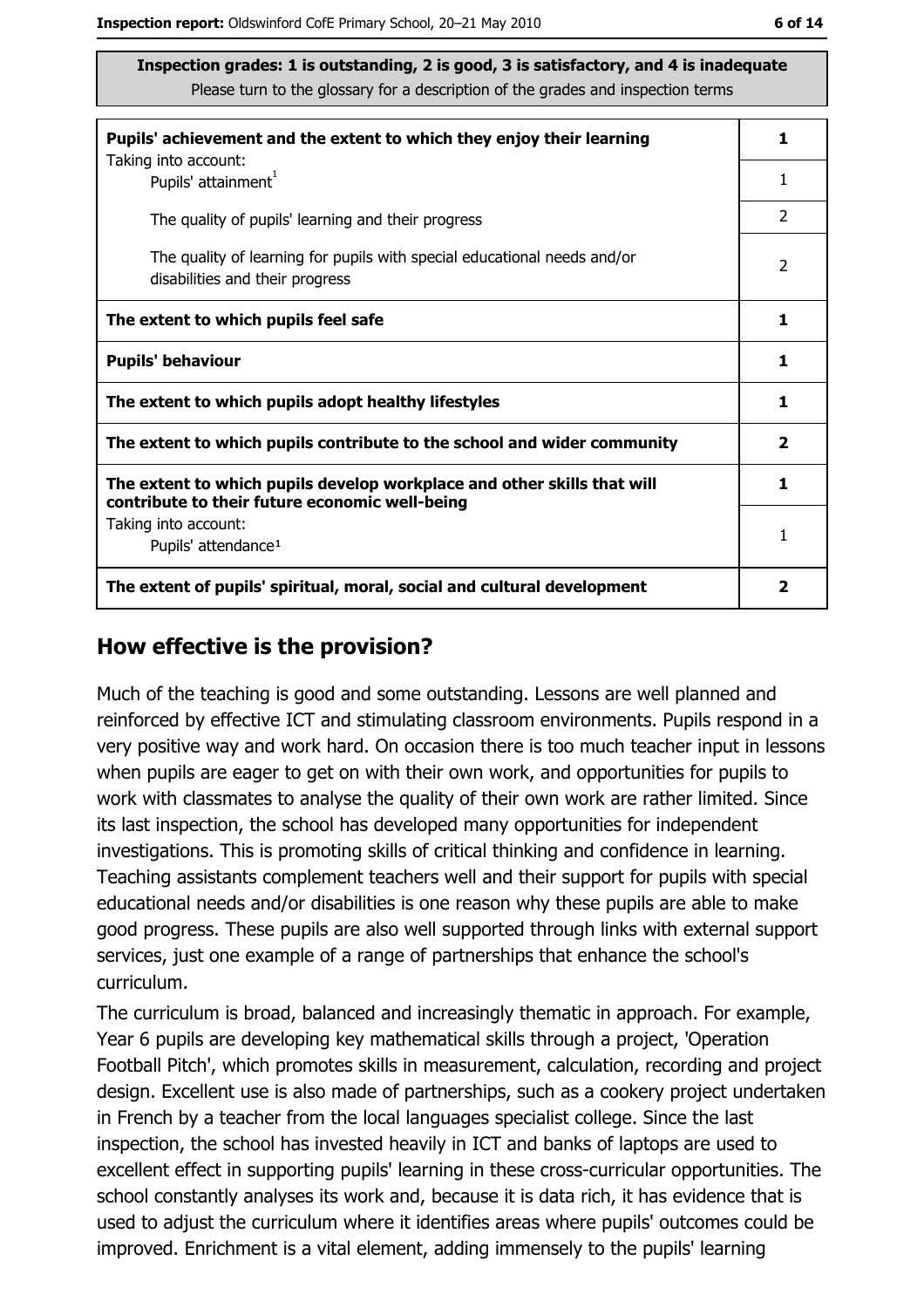experiences. On World Maths Day the whole site was transformed into a problem-solving area, and two thirds of the current pupils play a musical instrument.

Detailed termly monitoring and review of pupils' progress provides a powerful tool that supports teaching. It helps shape the direction of teaching, but is not currently used so well in terms of giving feedback to individual pupils. There is also some inconsistency in marking. Not all marking provides 'next steps' advice on how to improve work and there is some inconsistency in practice between the key stages.

Very well targeted support maximises individual progress and this, combined with their enormous enjoyment of learning, enables pupils to make the best of the many opportunities open to them. There is a mutual respect between teachers and pupils, and every child is known as an individual. The extremely effective links with families and a range of agencies support the school in sustaining the learning, development and well-being of pupils. This includes the effective use of an outreach worker to support hard-to-reach parents and involve them in school life.

These are the grades for the quality of provision

| The quality of teaching                                                                                    |  |
|------------------------------------------------------------------------------------------------------------|--|
| Taking into account:<br>The use of assessment to support learning                                          |  |
| The extent to which the curriculum meets pupils' needs, including, where<br>relevant, through partnerships |  |
| The effectiveness of care, guidance and support                                                            |  |

## How effective are leadership and management?

The very experienced headteacher has assembled a leadership team that is providing outstanding direction in moving the school forward. There is a strong sense of purpose and a commitment to sustaining high standards. This motivates staff, and morale is high. This is a major factor in supporting good quality teaching and learning. It enables pupils to achieve extremely well and the most able pupils to demonstrate some exceptional achievement. The governing body provides a very effective level of challenge, expecting to see objective evidence of rising standards. However, it has not done enough to promote community cohesion by developing links beyond the immediate locality and by broadening pupils' awareness of other cultures and ways of life.

The school works closely with parents and carers and has positive relations with most. It helps parents to support their children's learning in a range of ways and there are clear and accessible channels for two-way communication. For example, the school provides information about what the National Curriculum levels mean and the level at which their child is working. The school website has an interactive page for parents and this, together with an annual questionnaire, parents' evenings and reports, keeps them well informed. The school works with a range of partners to extend and maximise the outstanding achievements of pupils. Equal opportunities are pursued with vigour, so that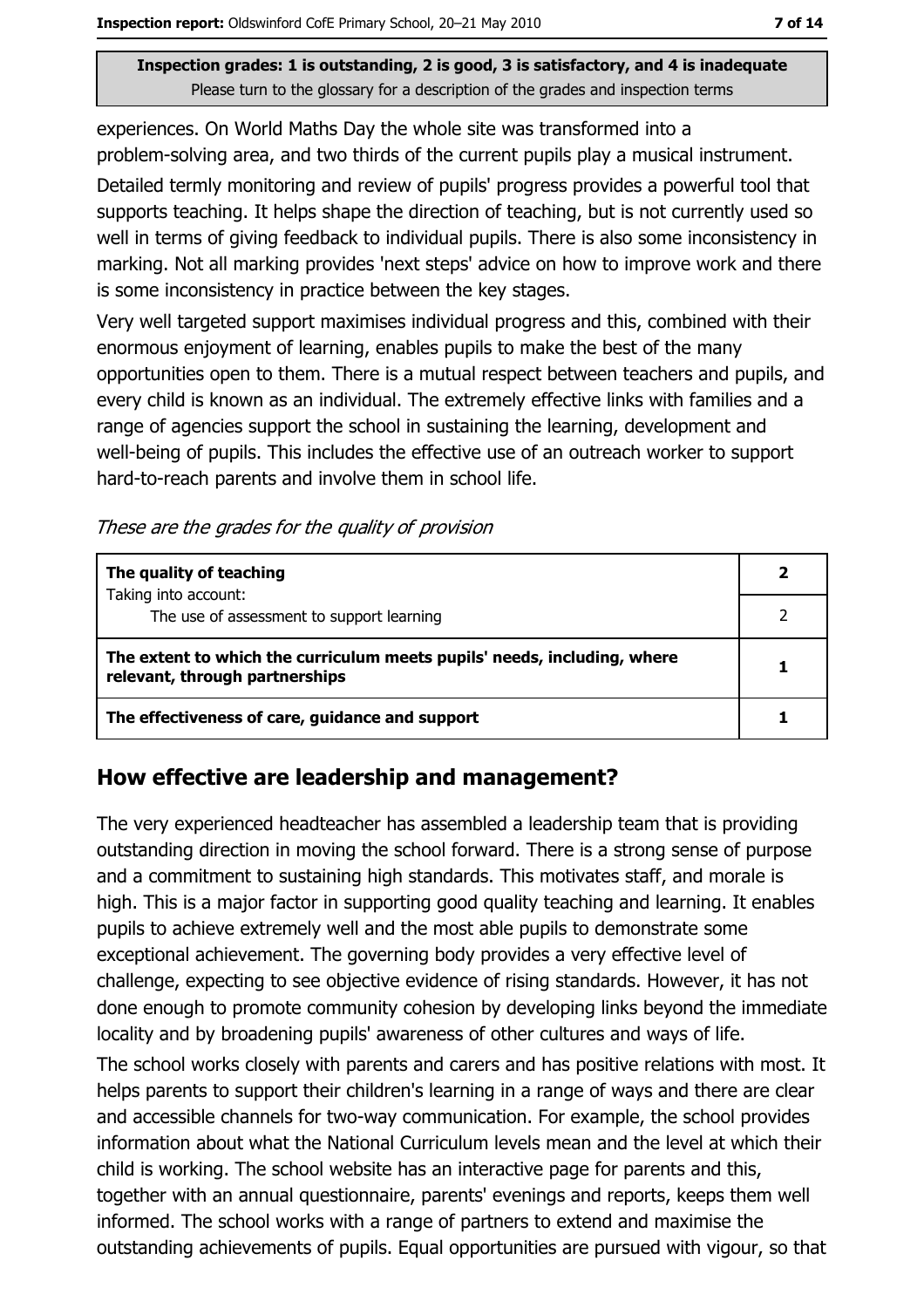pupils who might be seen as vulnerable or those having special educational needs and/or disabilities make progress in line with their peers. This is supported by the sophisticated tracking system that has been introduced since the last inspection. Safeguarding arrangements are good and all staff have received the necessary training. Pupils of all ages show a good understanding of how to keep themselves safe and the school works with outside agencies in a collaborative way.

These are the grades for leadership and management

| The effectiveness of leadership and management in embedding ambition and<br>driving improvement                                                                     | ı                       |
|---------------------------------------------------------------------------------------------------------------------------------------------------------------------|-------------------------|
| Taking into account:<br>The leadership and management of teaching and learning                                                                                      | 1                       |
| The effectiveness of the governing body in challenging and supporting the<br>school so that weaknesses are tackled decisively and statutory responsibilities<br>met | $\overline{\mathbf{2}}$ |
| The effectiveness of the school's engagement with parents and carers                                                                                                | $\overline{\mathbf{2}}$ |
| The effectiveness of partnerships in promoting learning and well-being                                                                                              | 1                       |
| The effectiveness with which the school promotes equality of opportunity and<br>tackles discrimination                                                              | 1                       |
| The effectiveness of safeguarding procedures                                                                                                                        | 2                       |
| The effectiveness with which the school promotes community cohesion                                                                                                 | 3                       |
| The effectiveness with which the school deploys resources to achieve<br>value for money                                                                             | 1                       |

# **Early Years Foundation Stage**

This year, many children started with skill levels that were well below average, but they have made outstanding progress. For example, most started unable to recognise numbers up to ten, but now almost all can do this. Twenty children have been challenged to achieve standards normally associated with work in Key Stage 1. The childrens' work demonstrates outstanding gains and they are engrossed in their learning. Provision has been restructured this year and this, together with the recently improved facilities, has been responsible for the enhanced quality of provision. Children play a very active role in their learning and respond to challenges with great enthusiasm. This stimulates their independence, curiosity, imagination and concentration. Their behaviour is outstanding and they work together very well indeed. The quality of teaching is outstanding, as is the assessment of the rapid progress that the children make during the year. The teachers display outstanding professional practice and inspire the children. Relationships are excellent and the children are safe at all times. Leadership and management are exemplary and staff have the highest aspirations for the children. Relationships with parents are exceptionally strong, which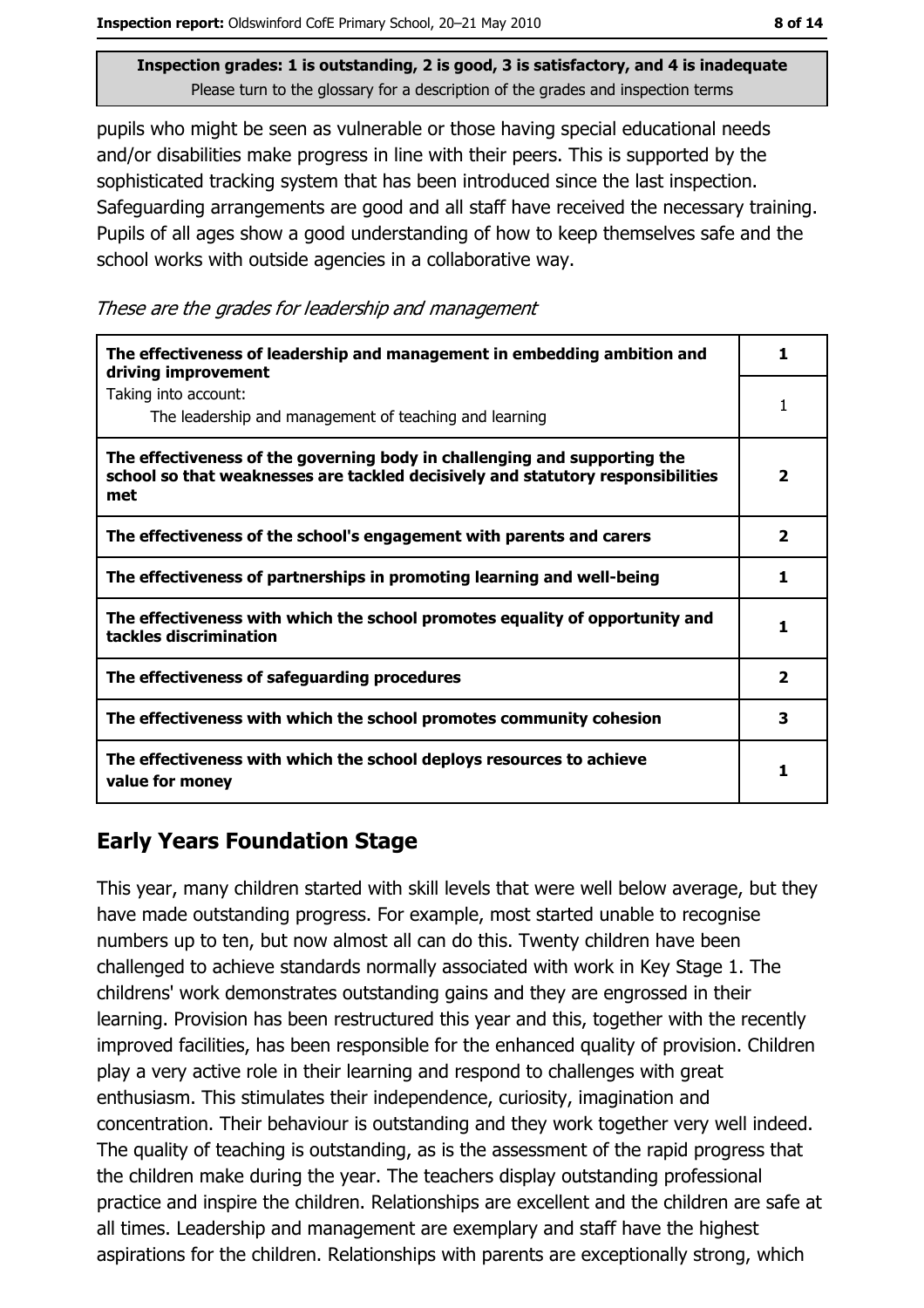helps to ensure that individual needs are met.

These are the grades for the Early Years Foundation Stage

| <b>Overall effectiveness of the Early Years Foundation Stage</b>                             |  |
|----------------------------------------------------------------------------------------------|--|
| Taking into account:                                                                         |  |
| Outcomes for children in the Early Years Foundation Stage                                    |  |
| The quality of provision in the Early Years Foundation Stage                                 |  |
| The effectiveness of leadership and management of the Early Years<br><b>Foundation Stage</b> |  |

#### **Views of parents and carers**

A large number of parents responded to the questionnaire. Most offered strong support, although responses to all questions reflected some levels of concern. This was most noticeable in the questions relating to parents being informed on progress, enabling them to support learning at home and in taking account of parental concerns. However, the school has already taken steps to address these issues. The inspectors looked into all the areas where parents had concerns and also sought the views of many who came into the playground with their children. They found that the overwhelming majority of those spoken with gave full support to the school. The inspectors agreed with the majority view in each area covered by the questionnaire and that, where issues had been raised, the school had sought to address them. They found that the school provides good information to parents.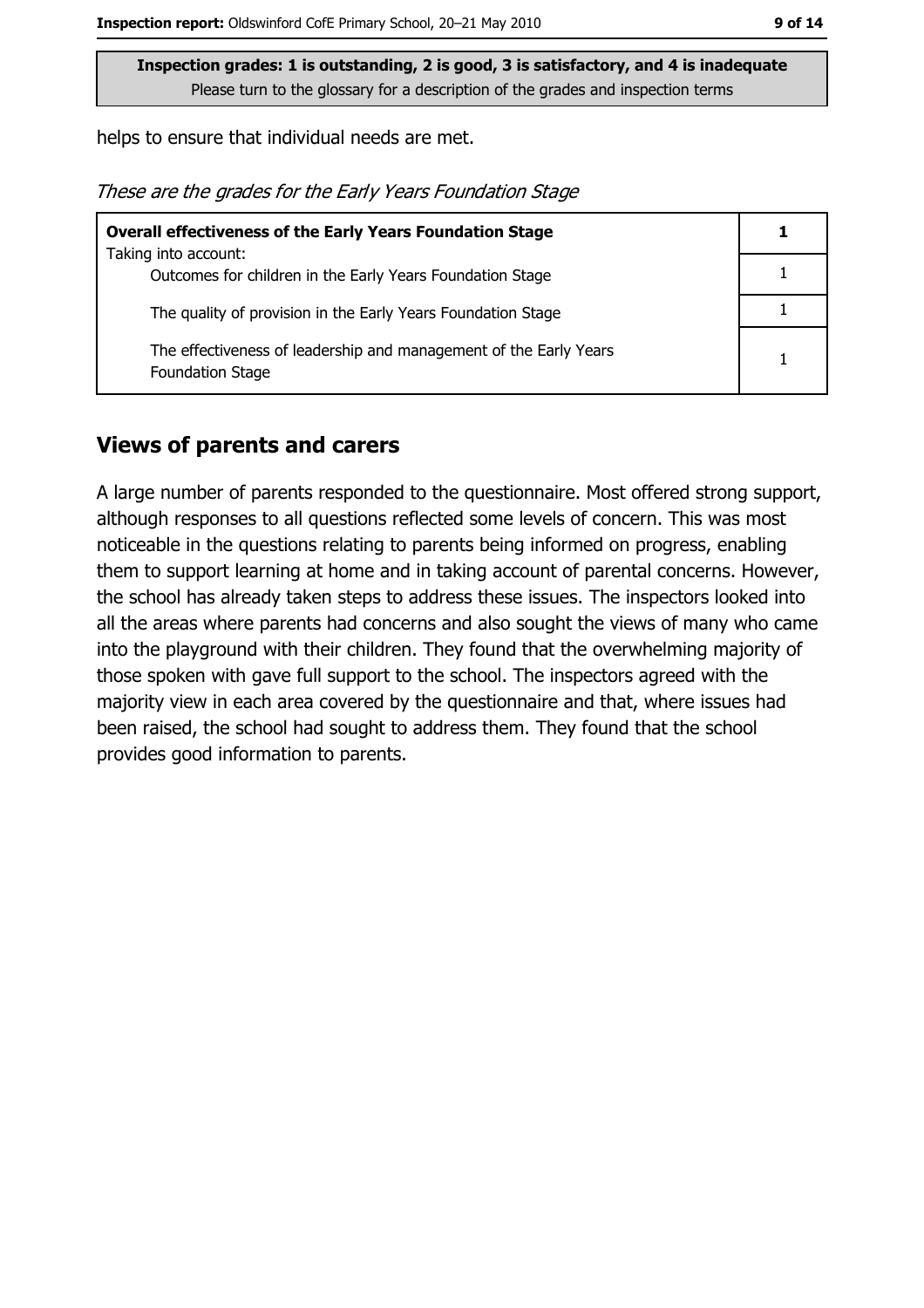#### Responses from parents and carers to Ofsted's questionnaire

Ofsted invited all the registered parents and carers of pupils registered at Oldswinford CofE Primary School to complete a questionnaire about their views of the school.

In the questionnaire, parents and carers were asked to record how strongly they agreed with 13 statements about the school. The inspection team received 186 completed questionnaires by the end of the on-site inspection. In total, there are 408 pupils registered at the school.

| <b>Statements</b>                                                                                                                                                                                                                                       | <b>Strongly</b><br><b>Agree</b> |               | <b>Agree</b> |               |                | <b>Disagree</b> |                | <b>Strongly</b><br>disagree |  |
|---------------------------------------------------------------------------------------------------------------------------------------------------------------------------------------------------------------------------------------------------------|---------------------------------|---------------|--------------|---------------|----------------|-----------------|----------------|-----------------------------|--|
|                                                                                                                                                                                                                                                         | <b>Total</b>                    | $\frac{0}{0}$ | <b>Total</b> | $\frac{0}{0}$ | <b>Total</b>   | $\frac{0}{0}$   | <b>Total</b>   | $\frac{0}{0}$               |  |
| My child enjoys school                                                                                                                                                                                                                                  | 97                              | 52            | 82           | 44            | $\overline{7}$ | $\overline{4}$  | $\mathbf 0$    | $\mathbf 0$                 |  |
| The school keeps my child<br>safe                                                                                                                                                                                                                       | 106                             | 57            | 76           | 41            | $\overline{2}$ | 1               | $\overline{2}$ | $\mathbf{1}$                |  |
| The school informs me<br>about my child's progress                                                                                                                                                                                                      | 48                              | 26            | 117          | 63            | 20             | 11              | 0              | 0                           |  |
| My child is making enough<br>progress at this school                                                                                                                                                                                                    | 56                              | 30            | 113          | 61            | 14             | 8               | $\overline{2}$ | $\mathbf{1}$                |  |
| The teaching is good at this<br>school                                                                                                                                                                                                                  | 71                              | 38            | 108          | 58            | 5              | 3               | $\overline{2}$ | $\mathbf{1}$                |  |
| The school helps me to<br>support my child's learning                                                                                                                                                                                                   | 58                              | 31            | 105          | 56            | 20             | 11              | 3              | $\overline{2}$              |  |
| The school helps my child to<br>have a healthy lifestyle                                                                                                                                                                                                | 65                              | 35            | 109          | 59            | 12             | 6               | $\mathbf 0$    | $\mathbf 0$                 |  |
| The school makes sure that<br>my child is well prepared for<br>the future (for example<br>changing year group,<br>changing school, and for<br>children who are finishing<br>school, entering further or<br>higher education, or<br>entering employment) | 49                              | 26            | 110          | 59            | 9              | 5               | 18             | 10                          |  |
| The school meets my child's<br>particular needs                                                                                                                                                                                                         | 52                              | 28            | 112          | 60            | 14             | 8               | 8              | $\overline{4}$              |  |
| The school deals effectively<br>with unacceptable behaviour                                                                                                                                                                                             | 61                              | 33            | 84           | 45            | 21             | 11              | 16             | 9                           |  |
| The school takes account of<br>my suggestions and<br>concerns                                                                                                                                                                                           | 52                              | 28            | 96           | 52            | 19             | 10              | 18             | 10                          |  |
| The school is led and<br>managed effectively                                                                                                                                                                                                            | 83                              | 45            | 79           | 42            | 13             | 7               | 10             | 5                           |  |
| Overall, I am happy with my<br>child's experience at this<br>school                                                                                                                                                                                     | 83                              | 45            | 93           | 50            | 9              | 5               | 1              | $\mathbf{1}$                |  |

The table above summarises the responses that parents and carers made to each statement. The percentages indicate the proportion of parents and carers giving that response out of the total number of completed questionnaires. Where one or more parents and carers chose not to answer a particular question, the percentages will not add up to 100%.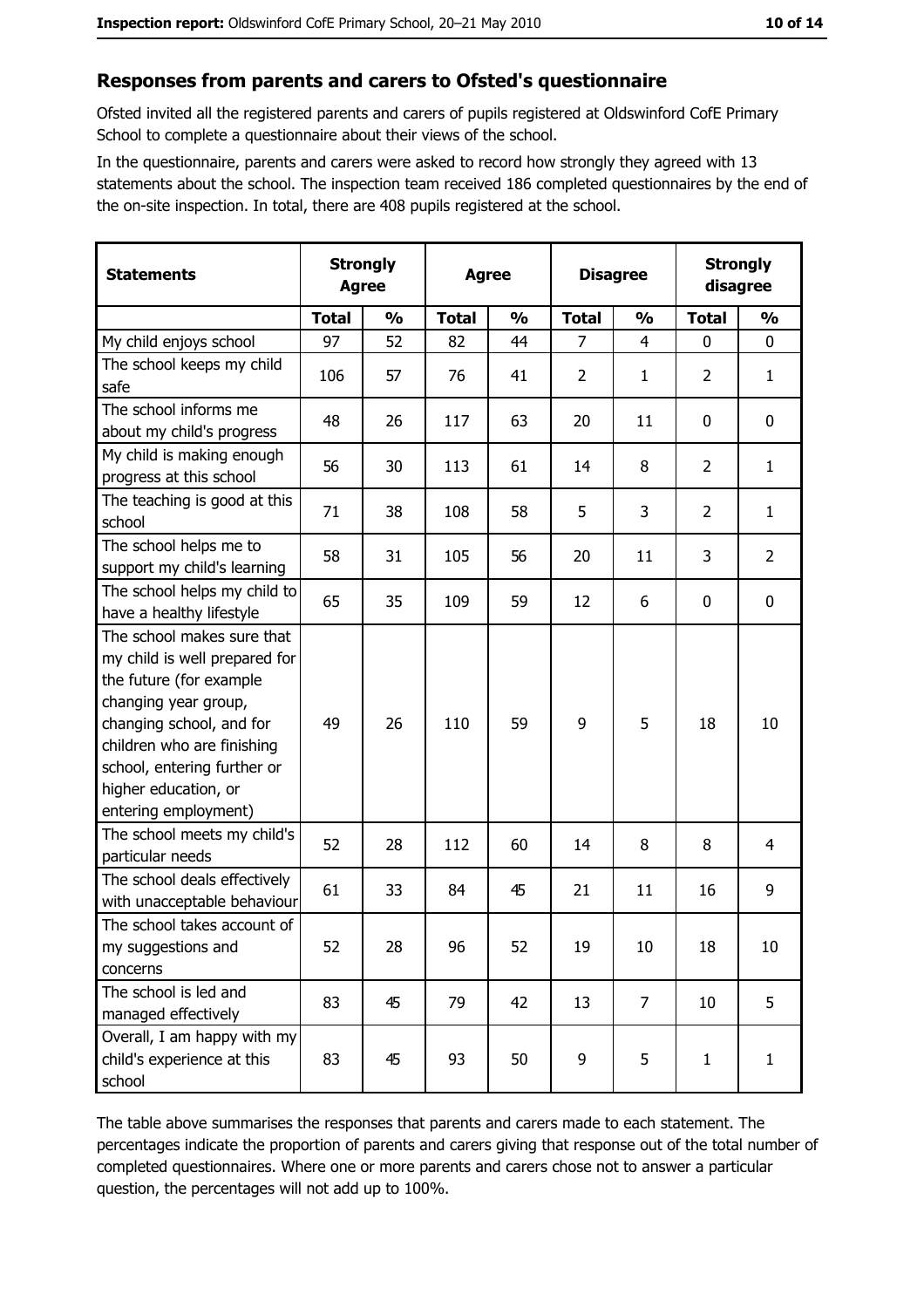# Glossary

| Grade   | <b>Judgement</b> | <b>Description</b>                                                                                                                                                                                                               |  |
|---------|------------------|----------------------------------------------------------------------------------------------------------------------------------------------------------------------------------------------------------------------------------|--|
| Grade 1 | Outstanding      | These features are highly effective. An oustanding<br>school provides exceptionally well for its pupils' needs.                                                                                                                  |  |
| Grade 2 | Good             | These are very positive features of a school. A school<br>that is good is serving its pupils well.                                                                                                                               |  |
| Grade 3 | Satisfactory     | These features are of reasonable quality. A satisfactory<br>school is providing adequately for its pupils.                                                                                                                       |  |
| Grade 4 | Inadequate       | These features are not of an acceptable standard. An<br>inadequate school needs to make significant<br>improvement in order to meet the needs of its pupils.<br>Ofsted inspectors will make further visits until it<br>improves. |  |

# What inspection judgements mean

## **Overall effectiveness of schools**

|                       | Overall effectiveness judgement (percentage of<br>schools) |      |                     |                   |
|-----------------------|------------------------------------------------------------|------|---------------------|-------------------|
| <b>Type of school</b> | <b>Outstanding</b>                                         | Good | <b>Satisfactory</b> | <b>Inadequate</b> |
| Nursery schools       | 51                                                         | 45   | 0                   | 4                 |
| Primary schools       | 6                                                          | 41   | 42                  | 10                |
| Secondary schools     | 8                                                          | 34   | 44                  | 14                |
| Sixth forms           | 10                                                         | 37   | 50                  | 3                 |
| Special schools       | 32                                                         | 38   | 25                  | 5                 |
| Pupil referral units  | 12                                                         | 43   | 31                  | 14                |
| All schools           | 9                                                          | 40   | 40                  | 10                |

New school inspection arrangements were introduced on 1 September 2009. This means that inspectors now make some additional judgements that were not made previously.

The data in the table above is for the period 1 September to 31 December 2009 and is the most recently published data available (see www.ofsted.gov.uk). Please note that the sample of schools inspected during the autumn term 2009 was not representative of all schools nationally, as weaker schools are inspected more frequently than good or outstanding schools.

Percentages are rounded and do not always add exactly to 100. Secondary school figures include those that have sixth forms, and sixth form figures include only the data specifically for sixth form inspection judgements.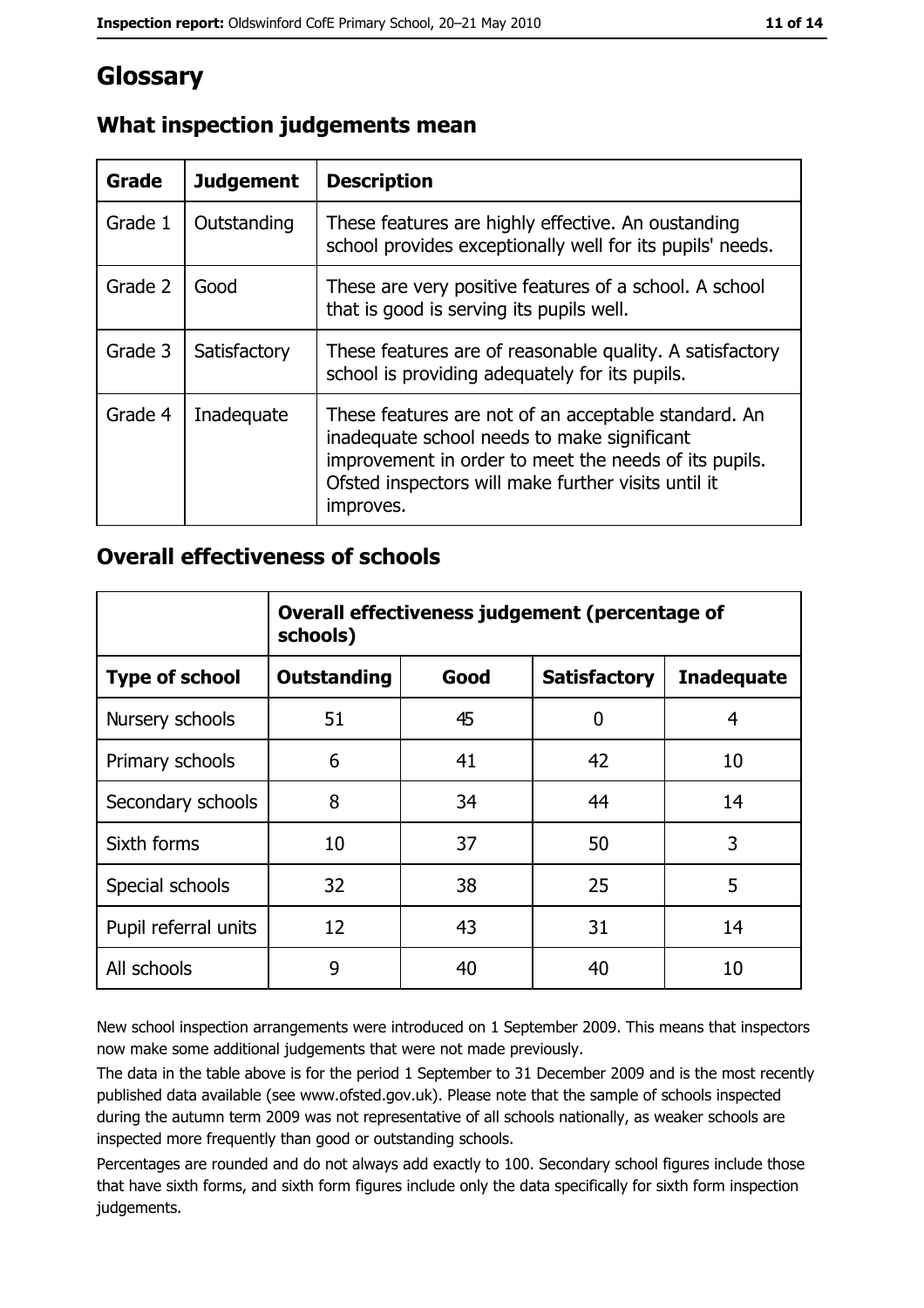# **Common terminology used by inspectors**

| Achievement:                  | the progress and success of a pupil in<br>their learning, development or training.                                                                                                                                                                                                                                |
|-------------------------------|-------------------------------------------------------------------------------------------------------------------------------------------------------------------------------------------------------------------------------------------------------------------------------------------------------------------|
| Attainment:                   | the standard of the pupils' work shown by<br>test and examination results and in<br>lessons.                                                                                                                                                                                                                      |
| Capacity to improve:          | the proven ability of the school to<br>continue improving. Inspectors base this<br>judgement on what the school has<br>accomplished so far and on the quality of<br>its systems to maintain improvement.                                                                                                          |
| Leadership and management:    | the contribution of all the staff with<br>responsibilities, not just the headteacher,<br>to identifying priorities, directing and<br>motivating staff and running the school.                                                                                                                                     |
| Learning:                     | how well pupils acquire knowledge,<br>develop their understanding, learn and<br>practise skills and are developing their<br>competence as learners.                                                                                                                                                               |
| <b>Overall effectiveness:</b> | inspectors form a judgement on a school's<br>overall effectiveness based on the findings<br>from their inspection of the school. The<br>following judgements, in particular,<br>influence what the overall effectiveness<br>judgement will be.                                                                    |
|                               | The school's capacity for sustained<br>improvement.<br>Outcomes for individuals and groups<br>of pupils.<br>The quality of teaching.<br>The extent to which the curriculum<br>meets pupil's needs, including where<br>relevant, through partnerships.<br>The effectiveness of care, guidance<br>▄<br>and support. |
| Progress:                     | the rate at which pupils are learning in<br>lessons and over longer periods of time. It<br>is often measured by comparing the<br>pupils' attainment at the end of a key<br>stage with their attainment when they<br>started.                                                                                      |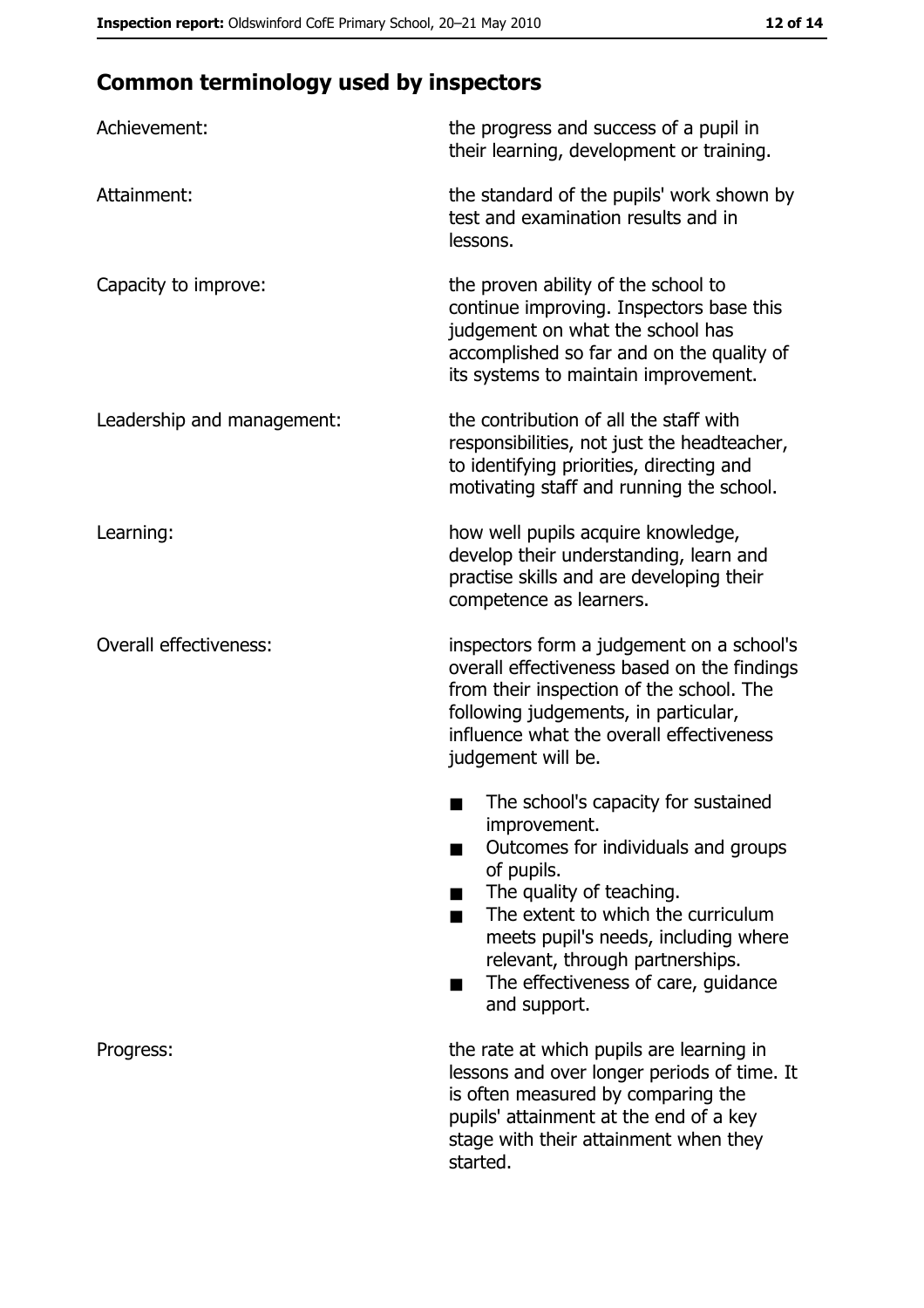This letter is provided for the school, parents and carers to share with their children. It describes Ofsted's main findings from the inspection of their school.



24 May 2010

Dear Pupils

Inspection of Oldswinford CofE Primary School, Stourbridge, DY8 2JQ

I am writing to thank you all for the very warm welcome you gave me and the other inspectors when we visited your school. Rarely have we been in a school where the pupils display such confidence and maturity. I know you will be delighted to hear that we think you go to an outstanding school where you are able to learn and make really good progress.

We particularly like the way in which your teachers know what you have learned and understand. This means that they challenge you to do your best and set targets for you to achieve. You told us how much you enjoy school and your attendance is very high. It is obvious that you like your teachers a lot and they respect you. Your school is one that is committed to learning and you get lots of help to do your best. You get on together very well and respect each other. Your behaviour and enjoyment of learning are outstanding. All of these things help you to achieve standards that are well above those normally expected in primary schools.

In order to make the school even better we are asking it to look at improving a couple of things:

You should develop a better understanding of the different types of cultures, religions and communities that are found in your part of the world.

Your teachers should give you more chances to look at your own work and that of your classmates to see how you think it might be made even better, and when they mark your work they should give you more advice on how it might be improved. You can help here by taking care to read your teacher's comments and doing your very best to follow their advice.

We found that the school has improved since the last inspection and everyone is looking for ways in which this improvement can be continued in the future. I am sure that you will do your best to ensure that this can happen.

Yours sincerely

Martyn Groucutt

Lead inspector